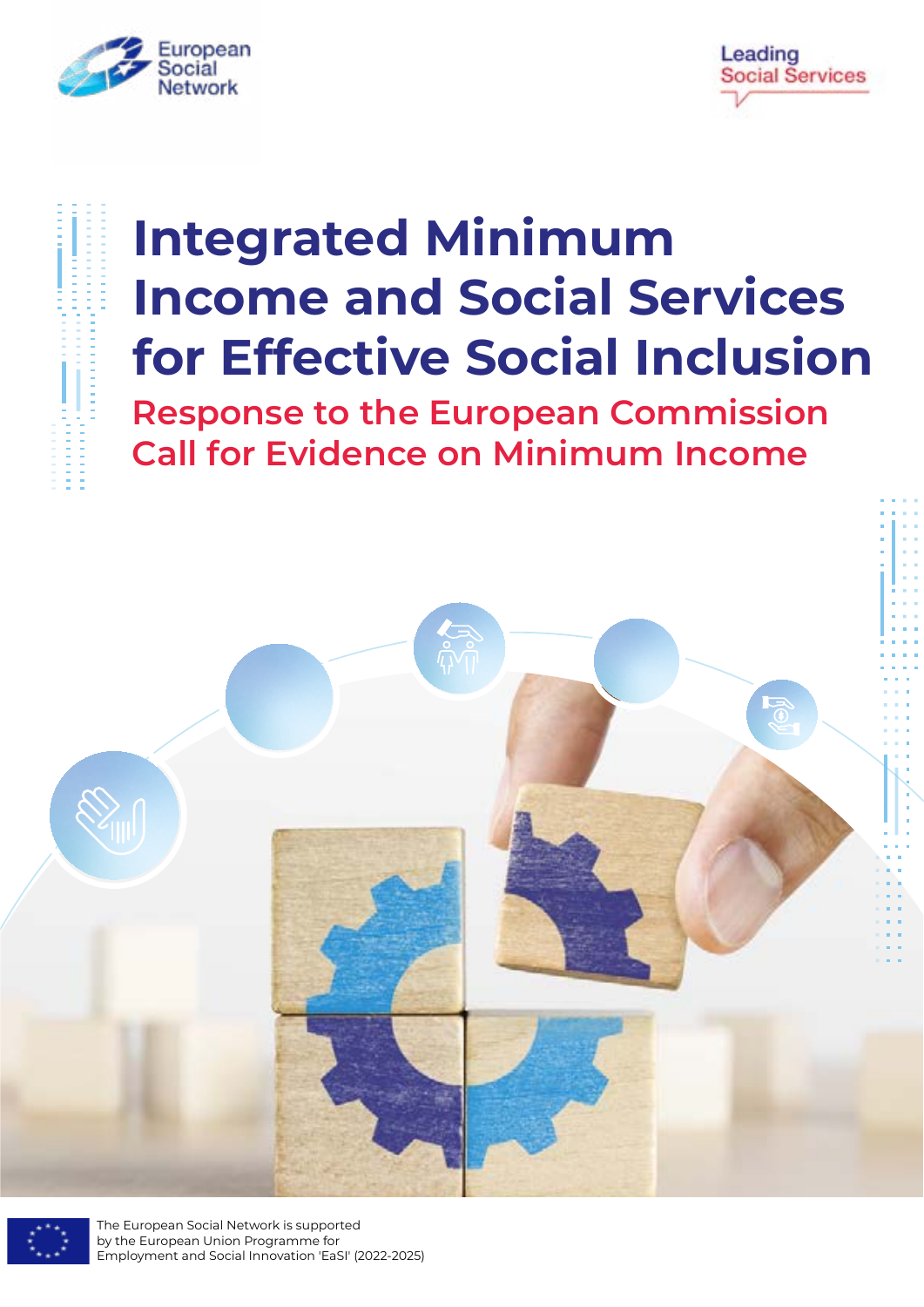#### **About the European Social Network (ESN)**

The European Social Network (ESN) is the independent network for local public social services in Europe. It brings together the organisations that plan, deliver, finance, manage, research, and regulate local public social services, including health, social welfare, employment, education and housing. We ensure the visibility of the perspective of public social services at the European level, while supporting the development of effective social policy and social care practice through the exchange of knowledge and expertise.

For further information about ESN, visit [www.esn-eu.org](http://www.esn-eu.org).

#### **About this briefing**

ESN represents the perspective of its member organisations, public social services, in European initiatives. With this briefing, ESN submits its response to the call for evidence launched by the European Commission on minimum income, representing the views and work of ESN members. This response is the result of many initiatives undertaken by ESN over the past 30 years in areas of social inclusion ranging from child poverty, through integrated social support, to integrated service delivery and inclusive activation of people furthest from the labour market.

This briefing has been drafted by Martin Lichte, Policy Officer and edited by Alfonso Lara Montero, Chief Executive Officer of the European Social Network.

Please contact<martin.lichte@esn-eu.org> for more information.

**Published:** April 2022

**Copyright** © The European Social Network 2022

The overall copyright of this publication is held by the European Social Network (ESN). The European Social Network retains editorial responsibility for any inaccuracy or inconsistency the report may contain.

#### **European Funding**

This publication has received financial support from the European Union Programme for Employment and Social Innovation 'EaSI' (2022-2025). For further information, see: [http://ec.europa.eu/social/easi.](http://ec.europa.eu/social/easi) The information contained in this publication does not necessarily reflect the position or opinion of the European Commission.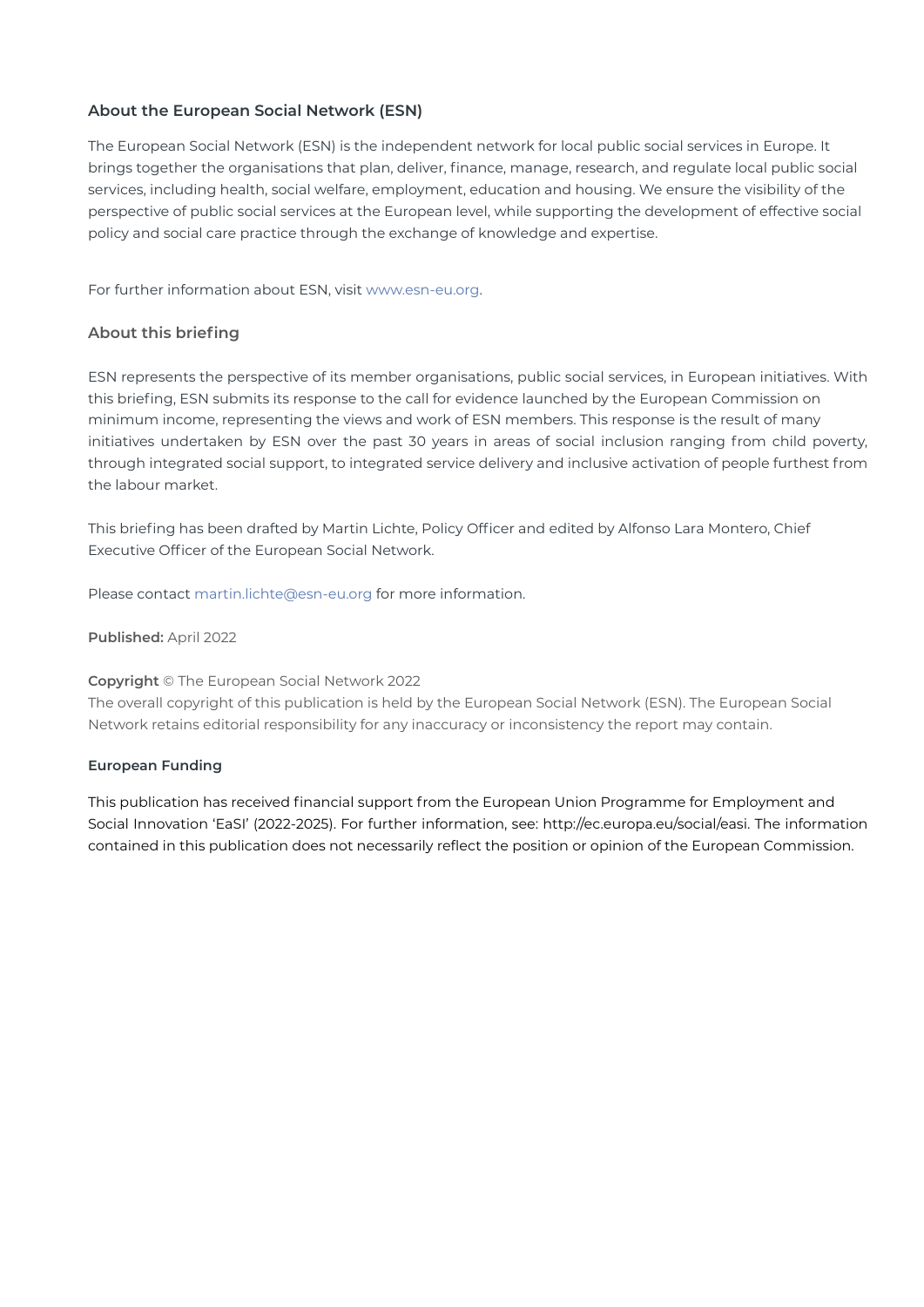## **Introduction**

In preparation of a Council Recommendation on Minimum Income to be published in autumn 2022 the European Commission launched a call for evidence to civil society organisations working on social inclusion.

This initiative will modernise the existing European policy frameworks on minimum income such as the 1992 Council Recommendations on Minimum Income and the 2008 European Commission Recommendation on Active Inclusion of people excluded from the labour market. The upcoming Council Recommendations are meant to provide guiding principles along the areas of access and coverage, adequacy, labour market inclusion, social activation, cooperation of enabling services and governance systems to ensure coordination, evaluation and monitoring of involved services.

#### **Our work on Minimum Income and Integrated Social Inclusion**

Depending on the country and on the organisation, members of the European Social Network (ESN) members have responsibility for social work, income support and employment services. They are responsible for strategic development, securing funds and planning expenditure and have a significant role in building effective partnerships and quality assurance of social services.

ESN has been working on inclusive ways of supporting people farthest from the labour market, including those receiving minimum income for many years.

In 2006 - 2007 ESN held a series of seminars on social inclusion covering issues such as access to quality services, antidiscrimination and integration, social and employment activation and child poverty and protection, leading to the set-up of a working group on 'active inclusion and employment' from 2008 – 2009. The outcomes of the working group were published in ESN's ['Realising Potential](https://www.esn-eu.org/sites/default/files/publications/reports_-_Realising_Potential.pdf)' report.

In 2012, ESN conducted a policy review on the impact of the 2008 Commission Recommendation on 'Active Inclusion of People excluded from the Labour market' in eight European countries and identified three key challenges:

1. finding an adequate level of income for those who can and those who cannot work;

2. coordination of services (social, employment, education, housing, health);

3. working closely with people taking account of their individual circumstances to help them make progress towards inclusion in the labour market and in the community as a whole.

The assessment found that the impact of the EU's recommendation on active inclusion had been limited in most countries except in Finland, Spain and Portugal, where it was an important incentive to redirect and enhance national social policy through an integrated and comprehensive approach combining adequate income support, inclusive labour markets and access to quality services.

In 2015, ESN responded to the European Commission consultation in preparation of the 2016 European Council Recommendation on the 'Integration of Long-term Unemployed People in the Labour Market.' In this consultation ESN highlighted that activation grounded only on employment does not offer a real opportunity to people furthest from the labour market to be socially included, especially for those in a situation where participation in the labour market is limited. Therefore, it is key to shift policy and practice from activation focused solely on employment to an 'inclusive activation' approach. This means that people furthest from the labour market are supported in a holistic manner which is adapted to their needs, where social, health, education, housing and employment services are all considered relevant in promoting their social inclusion.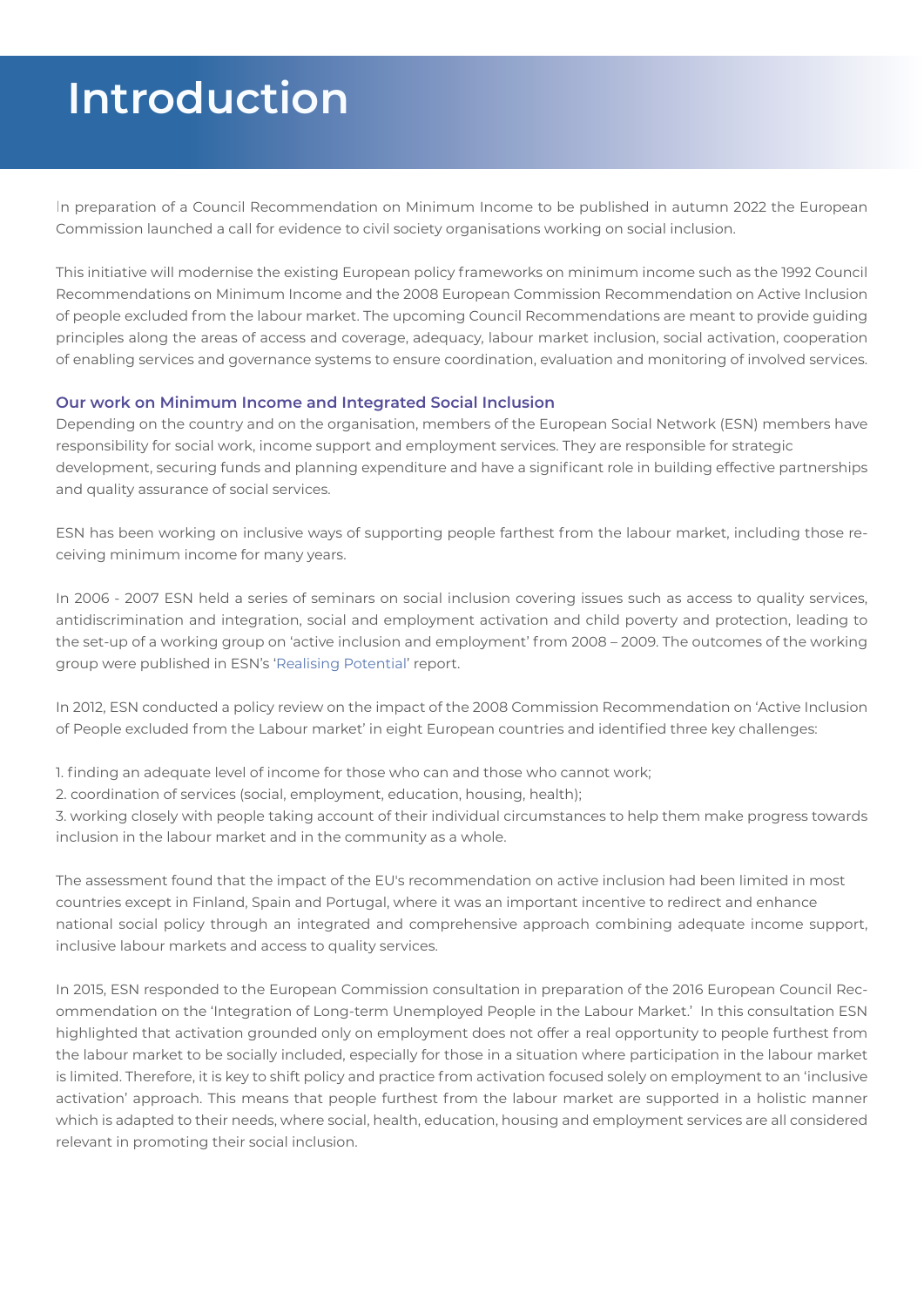The concept of 'inclusive activation', as implemented by many ESN members, is built on six principles:

- adequate income support;
- personalised plan;
- access to quality services;
- inclusive labour markets;
- •holistic view of needs;
- integrated services.

In 2018, ESN held a seminar on ['Inclusive Activation](https://www.esn-eu.org/policy/inclusive-activation),' where we spoke of inclusive activation approaches for people farthest from the labour market with whom social services work on a daily basis. This group of people represent a cohort that is usually not properly supported by mainstream employment services. Therefore, public social services play a key role in leading these approaches and reaching out to these populations to support them into employment through integrated social inclusion programmes. This seminar led to the publication of an [Inclusive Activation Toolkit,](https://www.esn-eu.org/news/inclusive-activation-new-toolkit-professionals) providing guidance and practice examples on inclusion strategies of people furthest from the labour market.

In 2021, during its annual conference, ESN organised an online debate on integrated income and social services programmes, which led to the publication of its 'improving integrated income and social services programmes' briefing in 2022.

ESN is currently a partner of two EU funded innovation projects supporting the set-up of local social inclusion programmes for minimum income beneficiaries in Tuscany (Italy) and Asturias (Spain) with responsibility for benchmarking other international practices for the development of the regional models, international peer reviews and dissemination.

In autumn 2022, ESN will hold a seminar on integrated social inclusion programmes combining minimum income and social services for the most vulnerable. Findings of this seminar will be shared in a report by the end of the year.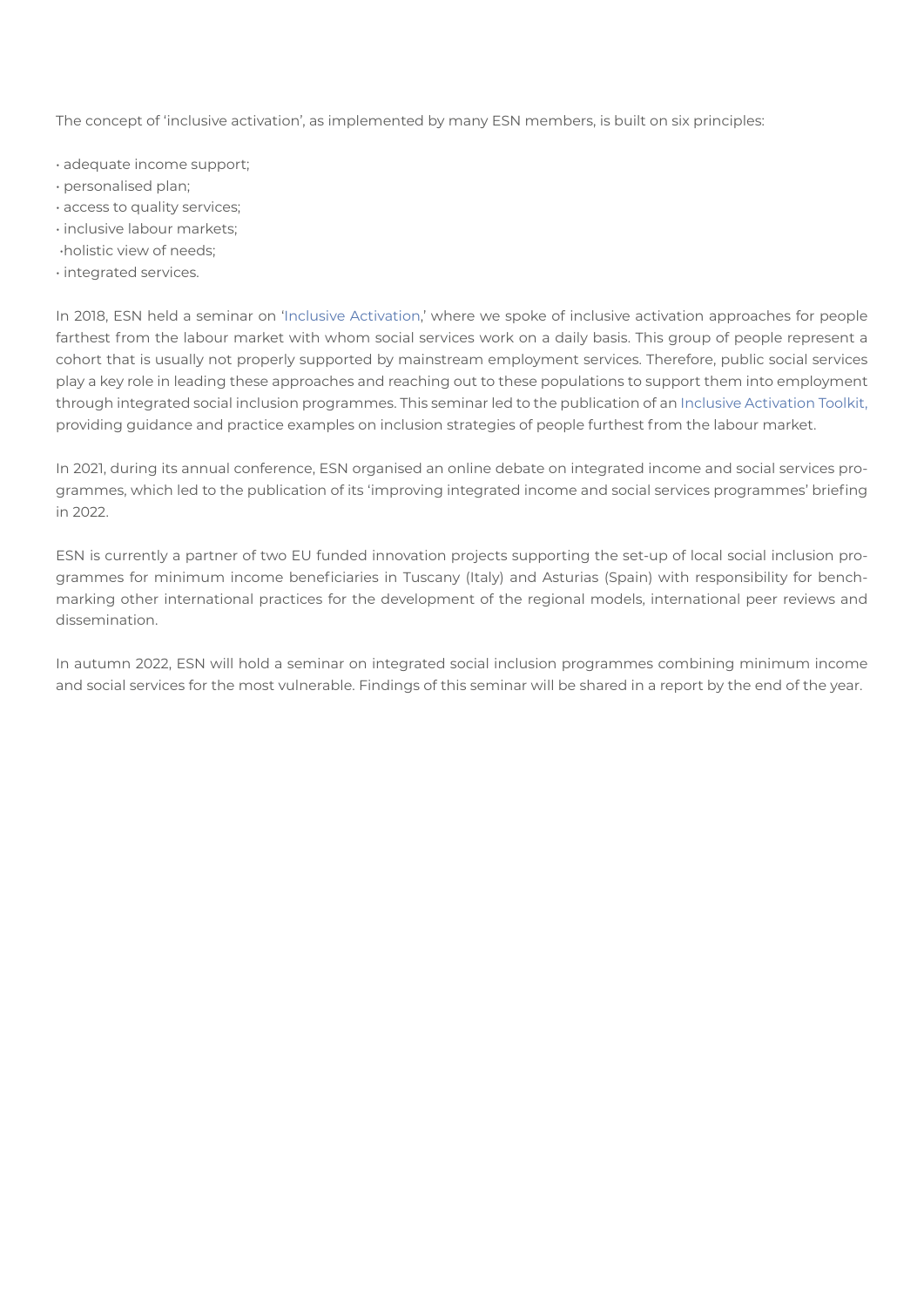# **The ESN Response**

The upcoming Council Recommendations on Minimum Income will provide guidance for EU member states' minimum income support systems in line with six guiding principles:

- 1. Access and Coverage;
- 2. Adequacy;
- 3. Labour Market Inclusion;
- 4. Social Activation;
- 5. Cooperation of Enabling Services;
- 6. Governance Systems to ensure Coordination, Evaluation and Monitoring of involved services.

ESN will provide input to each of those principles along three main threads: Access, Coverage and Adequacy; Social Activation, Cooperation of Enabling Services and Labour Market Inclusion; and Governance Systems, Cooperation, Monitoring and Evaluation.

### **I. Access, Coverage and Adequacy**

#### **Enhancing geographical coverage**

Limited geographical accessibility and spatial coverage might have a negative impact for social services take-up or difficulties in accessing services. National and subnational authorities should undertake an assessment of needs and socio-economic considerations of localities and use the data gathered to plan and establish services accordingly to ensure that they are geographically accessible. Translating the assessment of needs into geo-maps, which visualise the location of all social services, is a crucial development to help in this process. Likewise, the reinforcement of social services centres, with professionals coming from various sectors including social work, social educators, psychologists and employment advisers is also an example of how we can ensure adequate geographical coverage.

#### **Improving access with outreach measures**

Those who are entitled to minimum income and other social support measures do not always apply for their entitlements. Public social services and partner organisations from the third sector are key to reach out to the most vulnerable in order to facilitate people's access to their social rights. The use of mobile units of professionals who go out of centres into their communities is key to improve outreach and accessibility. This is an area of work social services are well experienced on.

#### **Simplifying procedures**

Complex systems and lack of coordination of services also have a negative impact on services take-up and accessibility. National and subnational authorities should make sure that they design simple procedures for beneficiaries; for example, a unique entry point. Based on the evidence collected by ESN over the years, this entry point should be public community social services through their community social services centres or their offices in the municipalities. There should also be a professional of reference, usually a social worker, who can accompany them to navigate the system.

#### **Digitalising to facilitate access**

Digitisation should support the accessibility of beneficiaries. For example, national and subnational authorities should engage in digitising the application process for benefits. The accessibility of digital applications should be supported through digital helpers, while onsite services should remain available for those unable to use or access the Internet.

#### **Linking adequate financial support with personalised social services**

There are different models of financial support in EU countries to ensure an adequate minimum income. However, beyond the requirement to provide each person with a minimum standard of living, it is key to link financial benefits to a personalised social inclusion plan, where labour market activation is one key pillar of a wider support plan to have people fully included in society.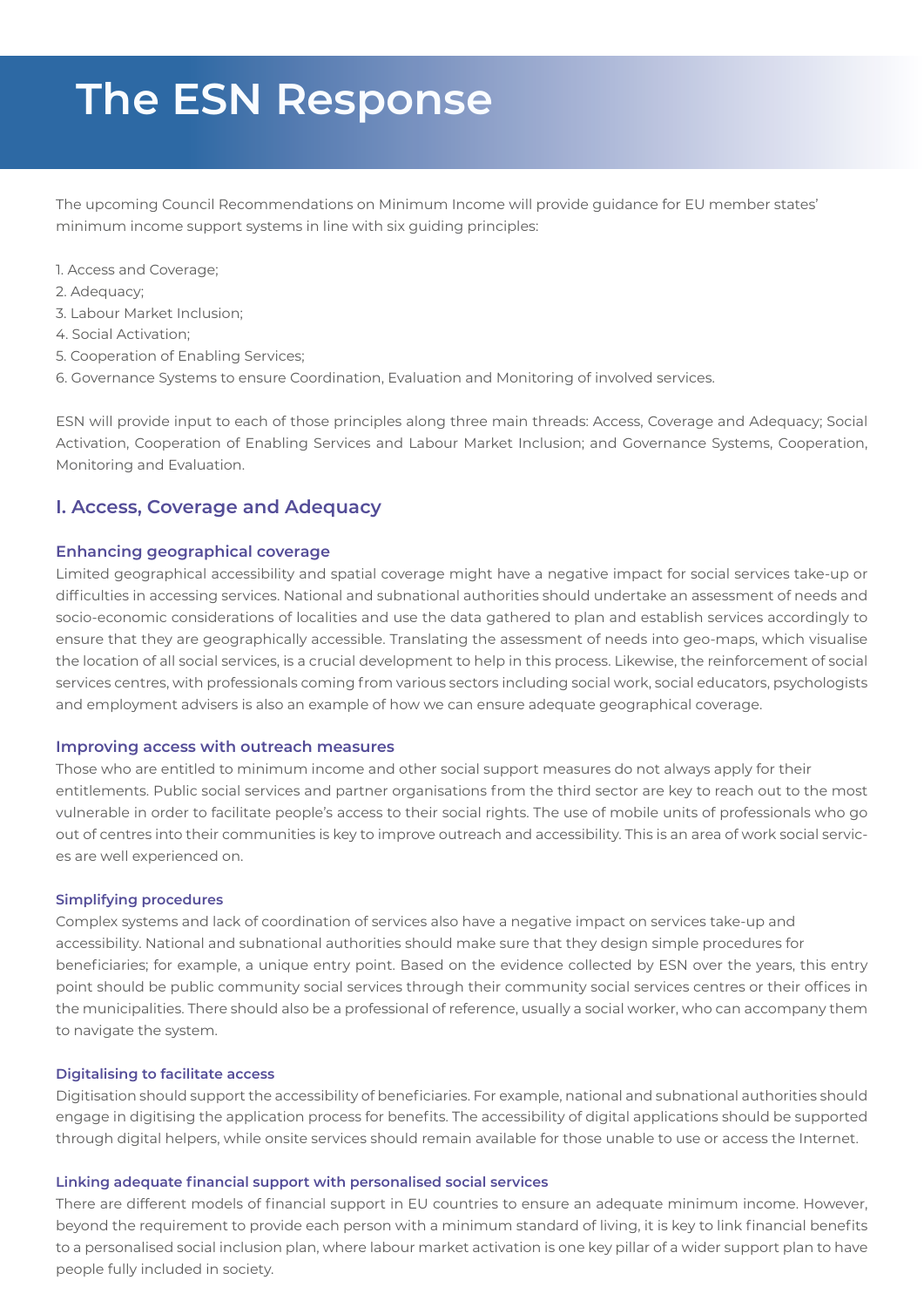### **II. Social Activation, Cooperation of Enabling Services and Labour Market Inclusion**

#### **Social services-led inclusive activation approach**

Activation grounded only on employment does not offer a real opportunity for social inclusion to people furthest from the labour market. Social services are working with people farthest from the labour market on a daily basis; therefore, they lead programmes for people who cannot be immediately included in the primary labour market and require instead an integrated social inclusion plan. To support them, it is key to shift policy and practice from activation focused solely on employment to an 'inclusive activation' approach, led by social services who co-create with the person(s) concerned an integrated social inclusion plan which involves access to financial support, social, health, education, housing and employment services. For instance, care duties towards children or family members can hinder the possibility of finding and retaining a job. Support with care duties should be therefore included in labour market inclusion programmes. Mental health problems may also be a barrier and require additional support. Some people might not have enough financial support including access to a dentist or individual job coaching, for which they could pay for through a personal budget that could be part of their integrated social inclusion plan jointly managed with their professional of reference.

#### **Coaching on job skills even after successful labour market entry**

People with difficulties in joining the labour market might have little or no experience of work. In addition, they may lack social competences, emotional management, conflict resolution skills; they may have difficulties in arriving on time or adjusting to the rules of the workplace. Therefore, they should receive personalised support in preparation but also as they have found a job in the initial months.

#### **Involving local employers**

For people furthest from the labour market, building links with local employers can increase people's chances of finding a job and be socially included. Public authorities can facilitate the dialogue that can lead to the development of these links by talking with employers and work with them to provide opportunities in the primary job market for people with complex needs.

#### **Develop local support networks**

Isolation is one of the most recurrent issues of people furthest from the labour market and a cause of social exclusion. Building social networks helps people in situations of isolation develop significant links with other members of the community. Therefore, minimum income beneficiaries should be linked to local social networks which can take form via peer support or mentoring programmes in community social services centres. Community social services play a key role as unique entry point, a place where the professional of reference is located, who should also link up with the wider community e.g. volunteers and local associations that can help to reaching out to those who are most at risk of isolation.

#### **Collaboration with enabling services**

National authorities are usually responsible for the design of minimum income programmes, while regional and local social services are responsible for implementation. It is key that national authorities collaborate closely with regional and local social services to ensure beneficiaries receive support in an integrated manner.

#### **Co-producing social inclusion with the beneficiary**

Minimum Income beneficiaries should not be passive recipients of support, but the co-producers of individual, stepby-step measures to ensure their active participation in society and where possible in the labour market. As highlighted above, public social services should work with the person to put in place an integrated personalised social inclusion plan.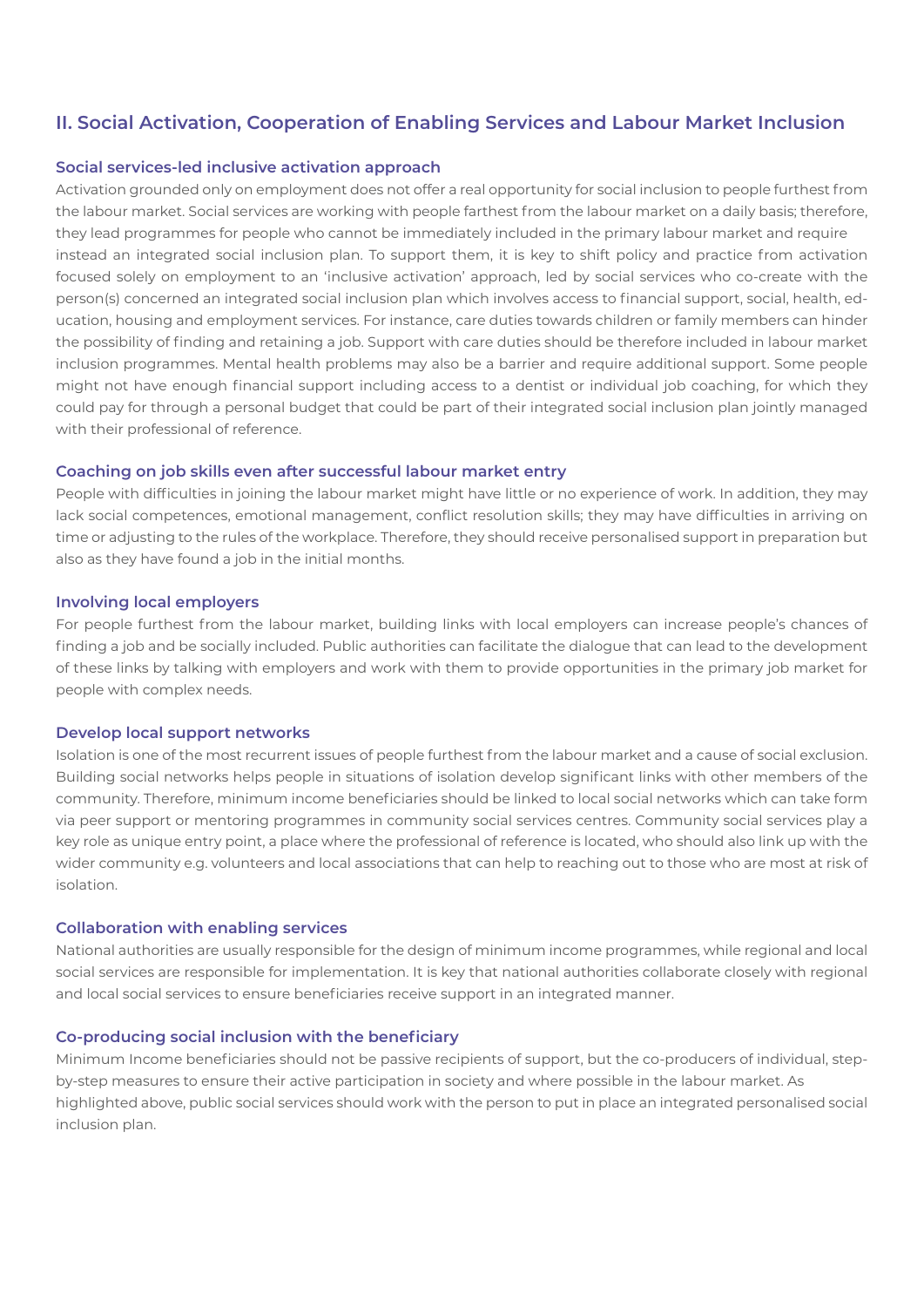### **III. Governance Systems, Cooperation, Monitoring and Evaluation**

#### **Cooperation of different services and professionals**

As highlighted above, minimum income is usually designed at national level but implemented locally. Therefore, there needs to be a robust governance system in place between national and sub-national authorities.

The same goes for professionals across sectors. This involves on the one hand public sector professionals from employment and social services and between public and non-public sectors; for example, with third sector organisations responsible for the provision of services. Joint staff training is an area of investment to enhance cooperation between professionals to support better the coverage of beneficiaries' needs.

#### **Develop professional profiles that simplify continuous support and monitoring**

A professional of reference who may be a case manager or the point of contact for the person's social inclusion plan should be the first point of contact for beneficiaries. Evidence shows that this professional figure can help increase chances of services take-up, establish personalised or tailored care plans, and monitor the implementation of the plan.

#### **Co-design and evaluation**

The beneficiaries of these integrated forms of support are experts by experience and can help public social services design more effective services. Therefore, they need to be active participants in the development and monitoring of their personalised integrated social inclusion plans.

#### **Data interoperability**

We spoke above about coordination of services and professionals. This coordination would not be effective without robust IT systems that allow to record the data and are interoperable between administrations, and possibly between public administration and non-public providers. Integrated recording of data can allow for the centralisation of all relevant information to support beneficiaries. This helps professionals access all information and avoids beneficiaries having to retell their story multiple times. Therefore, national and subnational authorities should invest in IT solutions that enable at least professionals in public employment and social services to access data of jointly supported beneficiaries. A further issue to explore is access of data for non-public providers, requiring adaptation of legislation around statutory duties as defined by law, and data protection issues.

#### **Monitoring and assessment**

The implementation of the guidelines included in the Council Recommendation, should be monitored through European and national monitoring mechanisms.

At European level, the European Commission should possibly look at reforms implemented nationally through the European Semester process but there are many competing priorities the European Commission needs to look at, so it is important to somehow prioritise what the Commission will assess within national plans from a social perspective.

The Commission could put in place a specific mechanism such as a platform to address progress on integrated social inclusion programmes that include minimum income and social services. The Commission should then be careful that this is not just a conversation with social partners solely focused on employment. Instead, the Commission should have a clear social inclusion vision that integrates representatives of national and subnational authorities with responsibility for the design of integrated social inclusion programmes combining minimum income and at least social and employment services.

At national level, the Commission should look at promoting monitoring frameworks that assess the situation holistically covering at least three pillars: social rights legislation, economic investment, and coverage along the lines of ESN's proposed 'Rights-Economic Investment-Coverage (REC) Index'. This index is based on a national framework developed by the Spanish social services directors' association, which ESN proposes to be adapted at EU level by studying its potential transferability across countries.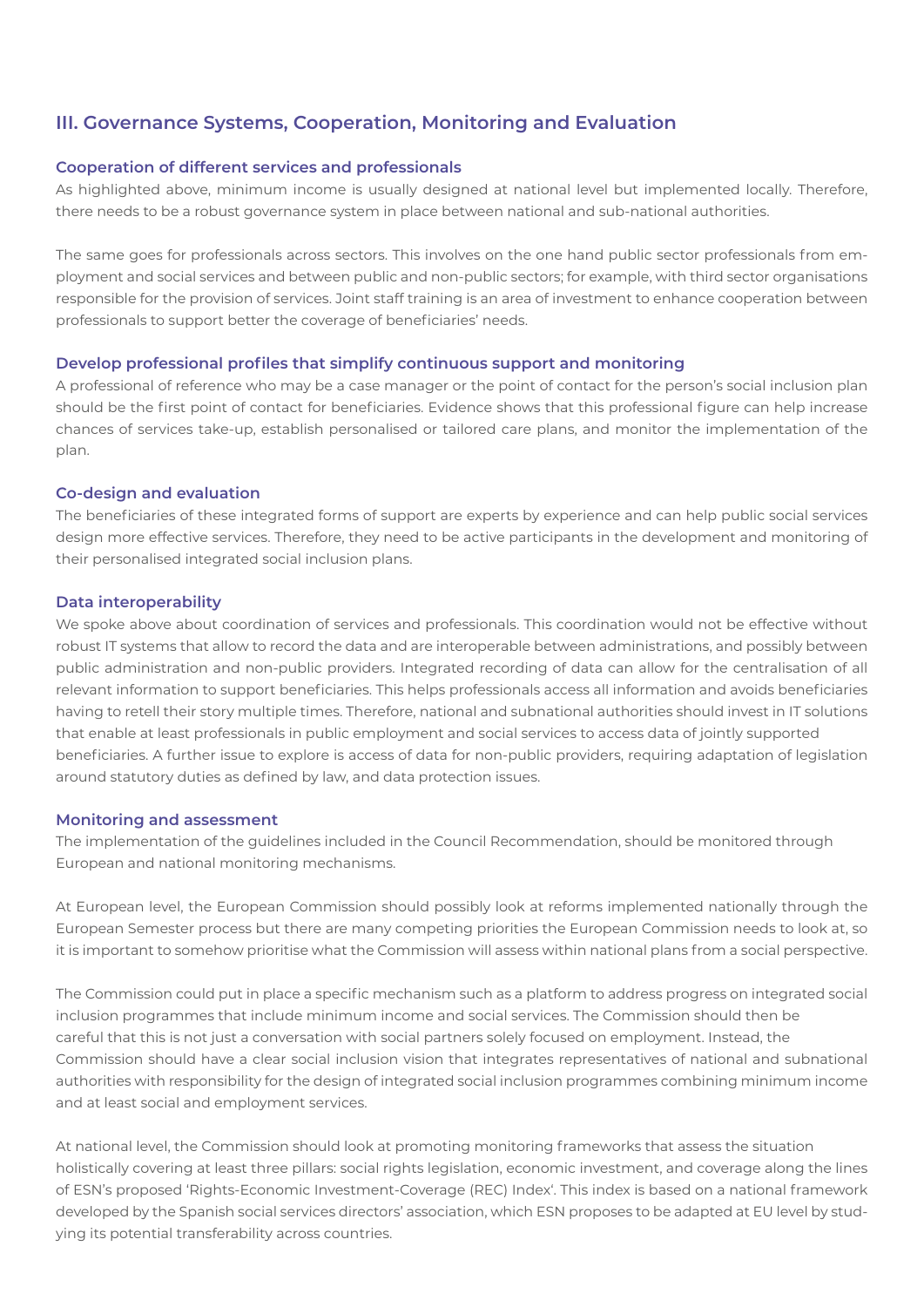# **References and further reading**

ESN (2006) Social and Employment Activation - A briefing paper by the European Social Network. Available at [https://www.esn-eu.org/sites/default/files/publications/Social\\_and\\_Employment\\_Activation.pdf](https://www.esn-eu.org/sites/default/files/publications/Social_and_Employment_Activation.pdf)

ESN (2008) Realising potential: social services and active inclusion. Available at [https://www.esn-eu.org/sites/default/files/publications/reports\\_-\\_Realising\\_Potential.pdf](https://www.esn-eu.org/sites/default/files/publications/reports_-_Realising_Potential.pdf)

ESN (2012) Active inclusion policies in Europe 2008-2012: the impact of the European Commission's 2008 Recommendation. Available at [https://www.esn-eu.org/sites/default/files/publications/2012\\_Active\\_inclusion\\_policies\\_in\\_Eu](https://www.esn-eu.org/sites/default/files/publications/2012_Active_inclusion_policies_in_Europe_%282008-2012%29_the_impact_of_the_European_Commission%27s_2008_Recommendation_2012_EN.pdf)[rope\\_%282008-2012%29\\_the\\_impact\\_of\\_the\\_European\\_Commission%27s\\_2008\\_Recommendation\\_2012\\_EN.pdf](https://www.esn-eu.org/sites/default/files/publications/2012_Active_inclusion_policies_in_Europe_%282008-2012%29_the_impact_of_the_European_Commission%27s_2008_Recommendation_2012_EN.pdf)

ESN (2013) Discussion Note: Active inclusion & social investment: issues for social services. Available at [https://www.esn](https://www.esn-eu.org/sites/default/files/publications/ESN_discussion_note._Active_inclusion_%26_social_investment_%28SIP%29.pdf)[eu.org/sites/default/files/publications/ESN\\_discussion\\_note.\\_Active\\_inclusion\\_%26\\_social\\_investment\\_%28SIP%29.](https://www.esn-eu.org/sites/default/files/publications/ESN_discussion_note._Active_inclusion_%26_social_investment_%28SIP%29.pdf) [pdf](https://www.esn-eu.org/sites/default/files/publications/ESN_discussion_note._Active_inclusion_%26_social_investment_%28SIP%29.pdf)

ESN (2015) Public Consultation on Long-term Unemployment. A public social services response. Available at [https://](https://www.esn-eu.org/sites/default/files/2020-07/ESN_Response_Public%20Consultation%20on%20LTU.pdf) [www.esn-eu.org/sites/default/files/2020-07/ESN\\_Response\\_Public%20Consultation%20on%20LTU.pdf](https://www.esn-eu.org/sites/default/files/2020-07/ESN_Response_Public%20Consultation%20on%20LTU.pdf)

ESN (2019) Tools for inclusive activation. Improving the social inclusion of people furthest from the labour market. Available at [https://www.esn-eu.org/sites/default/files/publications/IA\\_final\\_interactive.pdf](https://www.esn-eu.org/sites/default/files/publications/IA_final_interactive.pdf)

ESN (2022) Innovation in Integrated Minimum Income and Social Services. Available at [https://www.esn-eu.org/sites/default/files/2022-02/Accenture%20Briefing\\_EN\\_2.pdf](https://www.esn-eu.org/sites/default/files/2022-02/Accenture%20Briefing_EN_2.pdf)